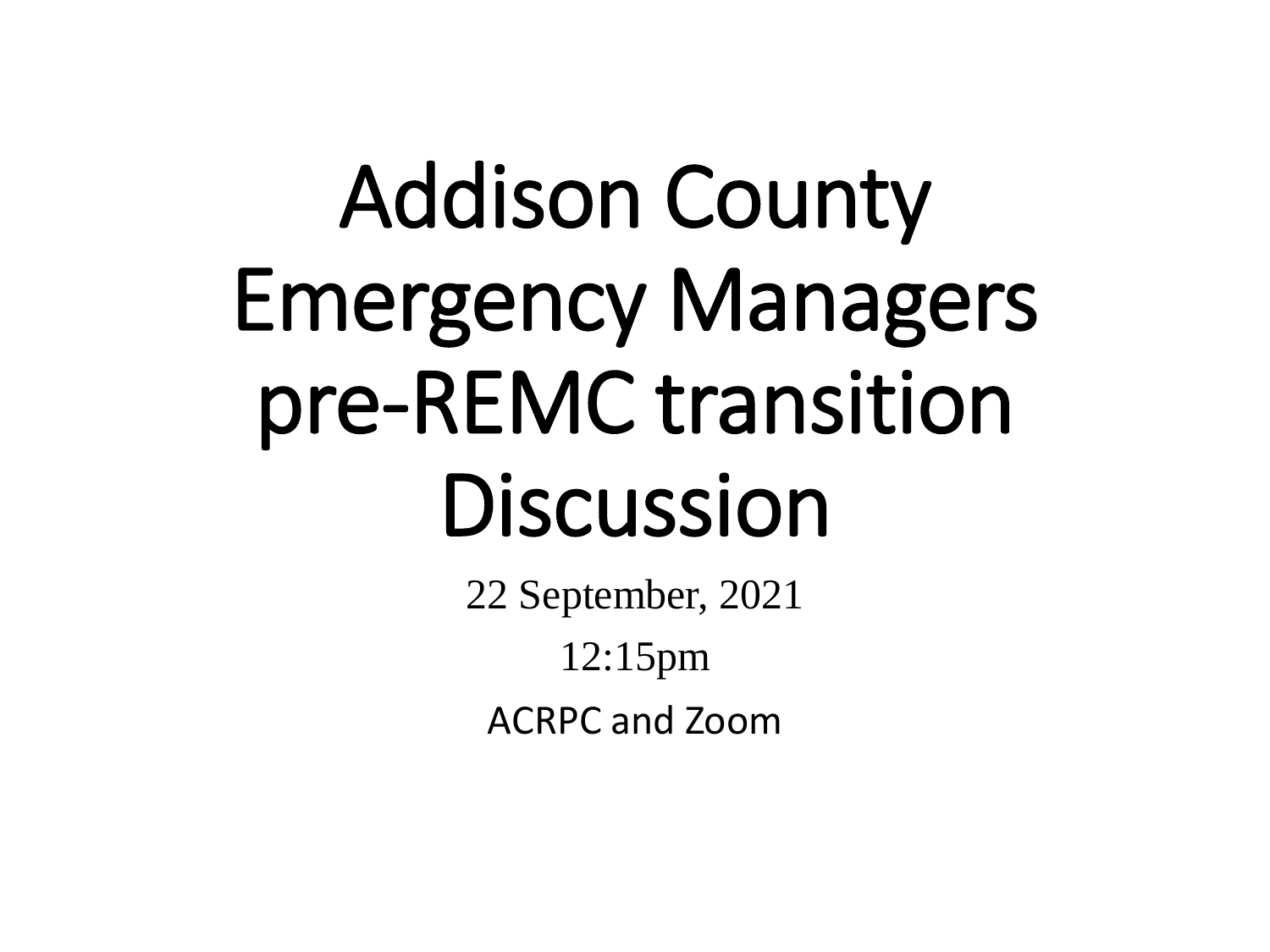## REMC Background

- In July 2021, regional Local Emergency Planning Committees were replaced with one statewide Local Emergency Planning Committee.
- Regional Emergency Management Committees which "shall coordinate emergency planning and preparedness activities to improve their regions' ability to prepare for, respond to, and recover from all disasters."
- (Sec. 12. 20 V.S.A. § 6)

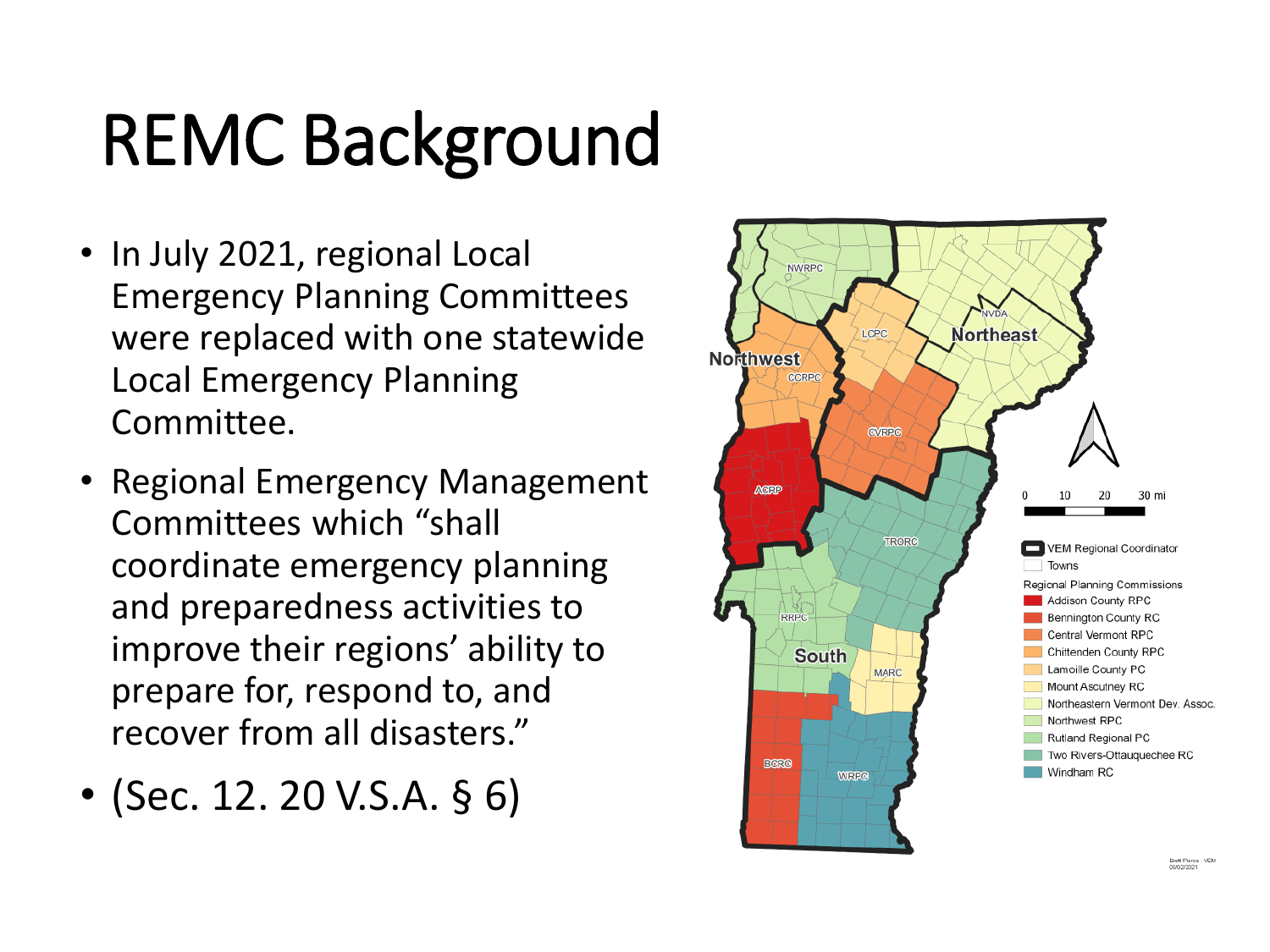### **Membership**

**Voting Members** from each town and city in the region:

- The Local Emergency Management Director and
- 1 emergency services representative

Proxies can be designated (e.g. an Emergency Management Coordinator)

Voting members may span multiple cities and towns

Quorum = a majority of voting members, including proxies, being present.

**Non-voting members**: representatives from other organizations serving within the region: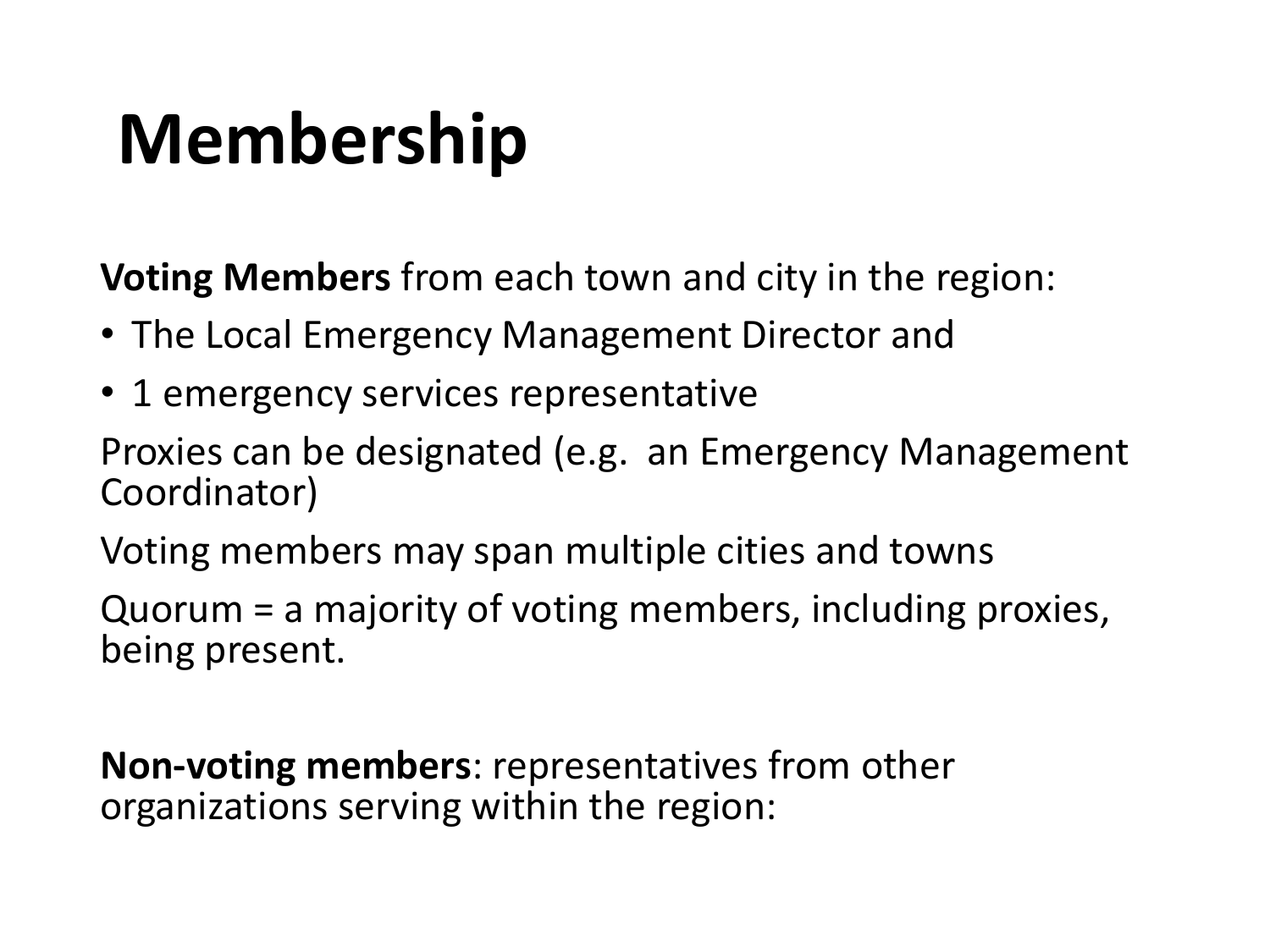## **REMC Positions**

(Annually elected by Voting members)

**Chair** of the Committee

**Vice Chair** of the Committee

**Representatives** to 3 state committees/activities:

- the statewide Local Emergency Planning Committee;
- Threat and Hazard Identification and Risk Assessment and Stakeholder Preparedness Review;
- the Integrated Preparedness Planning Workshop.

Administrative services will be performed by the RPC (Andrew L'Roe) (funded by Vermont Emergency Management)

### **Minutes taker**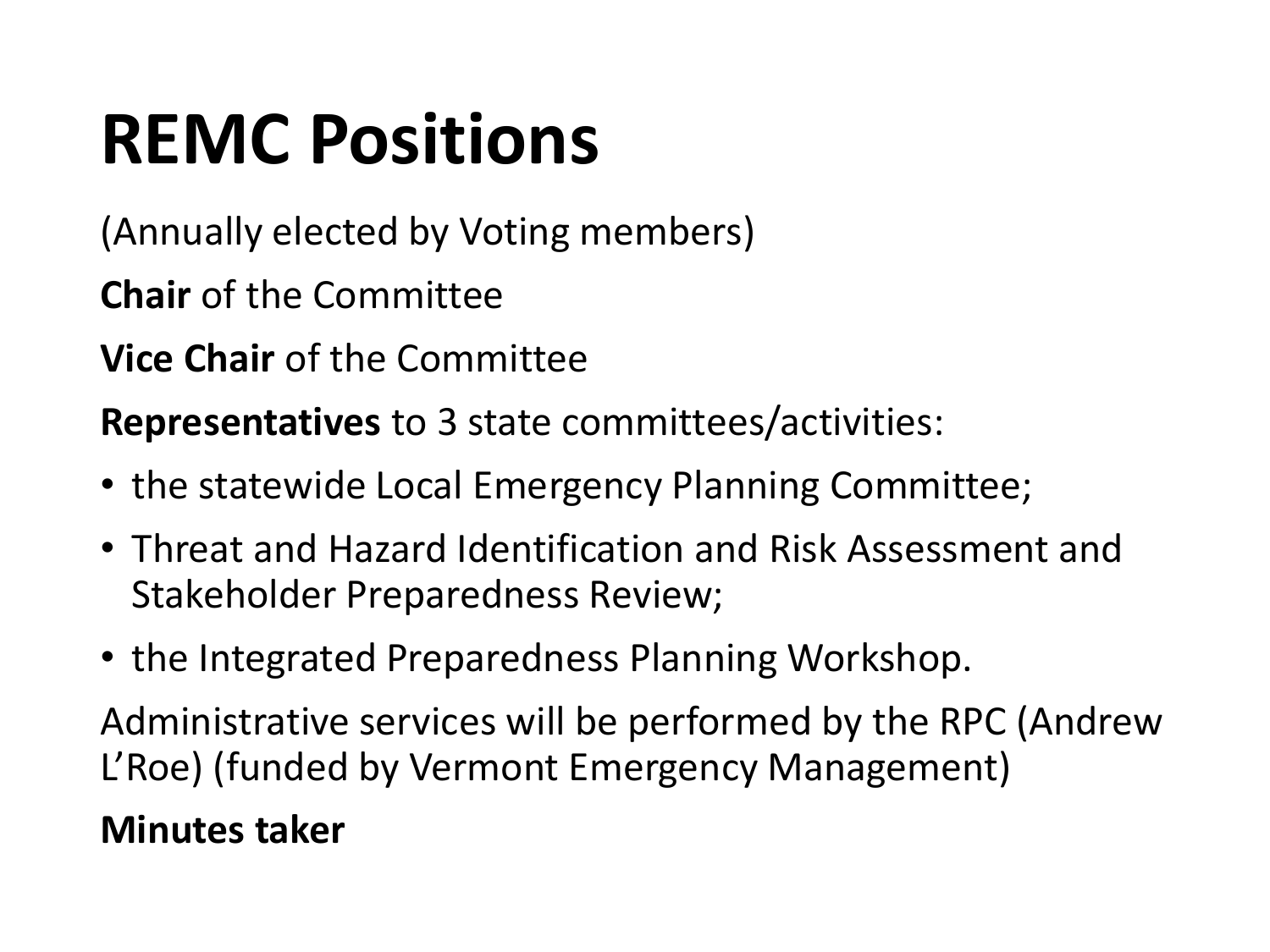### Transition Period

- September 2, 2021 through November 1, 2021 shall serve as a transition period.
- During this period, Regional Planning Commissions shall work with towns and cities to identify voting members and work with those voting members to create the Regional Implementation Plan.
- This regional implementation plan shall be submitted to Vermont Emergency Management by **November 1, 2021**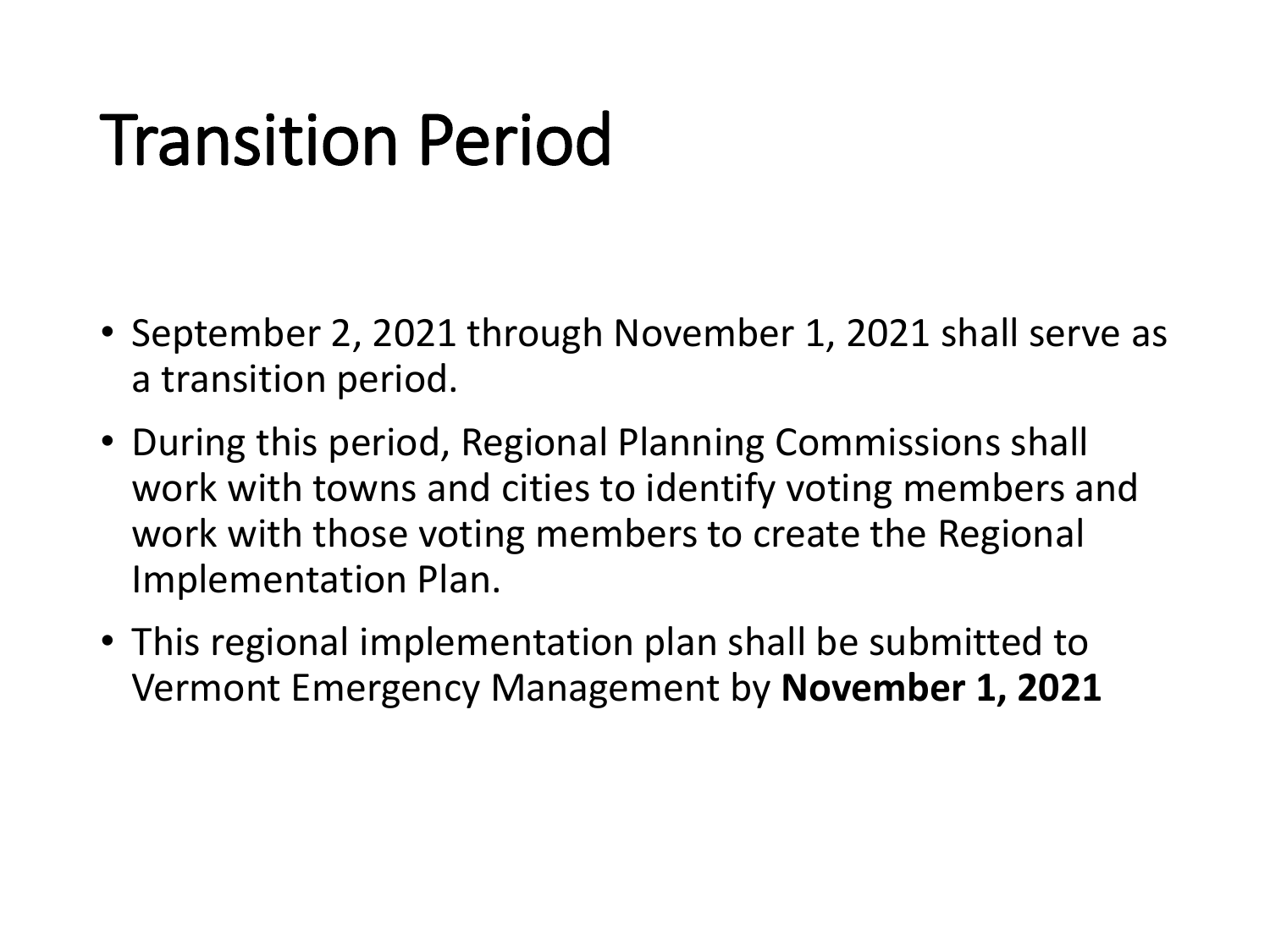### **Requirements**

"Regional Plan" must be submitted to Vermont Emergency Management annually after town meeting day and before **June 1st each year.** 

Draft regional implementation plan- by Nov 1, 2021

- Outreach: Create a plan to reach out to towns and cities to identify voting members and non-voting members
- Meeting Frequency: Decide on the meeting frequency (at least quarterly)
- Transition: Any tasks carried on from LEPC
- Prioritization: Identify and prioritize the initial work of REMC

Create Bylaws (modify from LEPC 8?)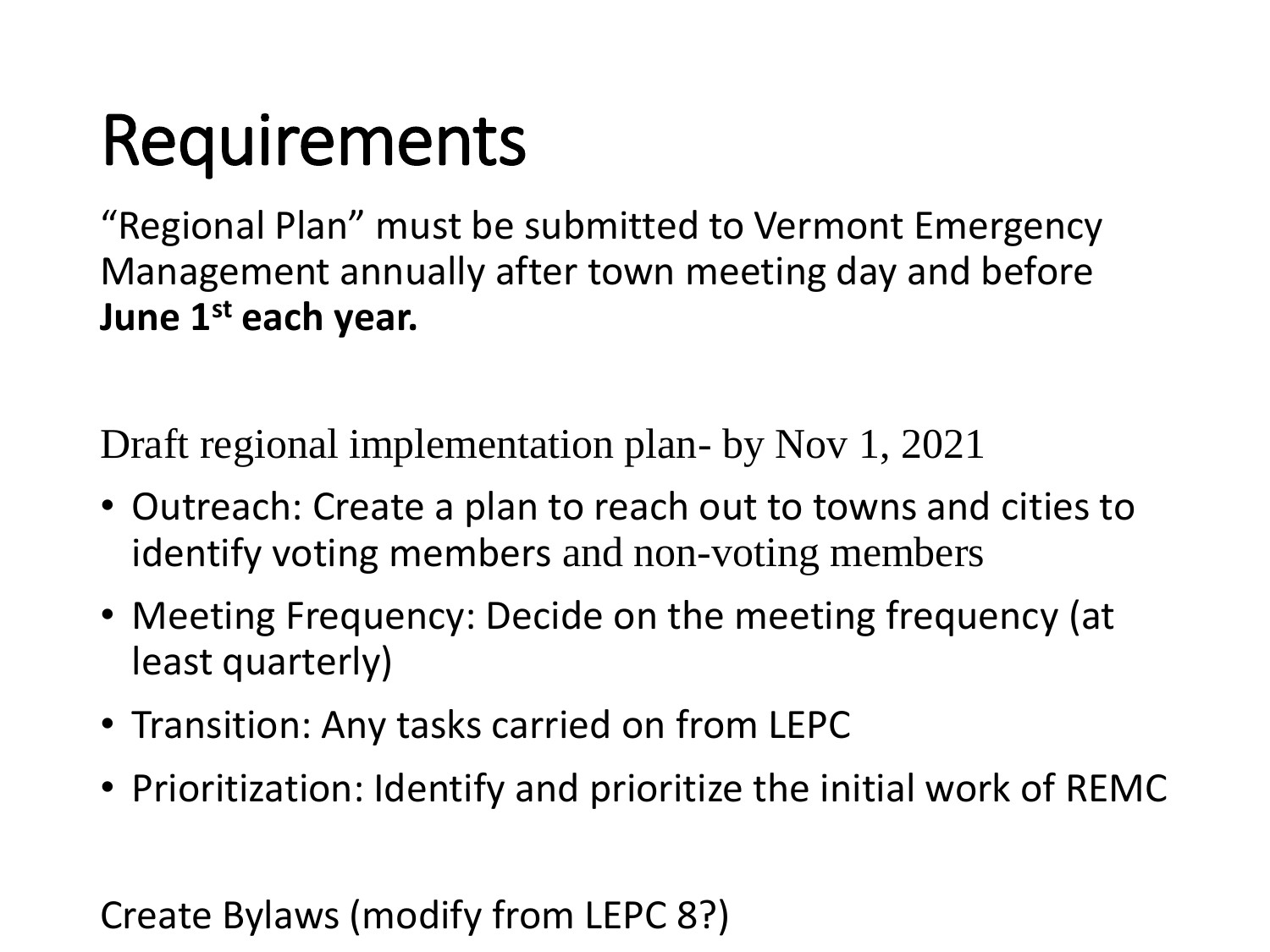## Regional Plan

### Includes:

• Voting and Non-voting members

Describe the region's process for regional coordination during a disaster:

#### **Regional Resources:**

| Resource Description | Resource POC | <b>Additional Information</b> |  |  |
|----------------------|--------------|-------------------------------|--|--|
|                      |              |                               |  |  |
|                      |              |                               |  |  |

Act 166 Inventory

|              |                    |                 |                  |                 | <b>Public</b>  |                |                  | <b>Public</b> |             |              |
|--------------|--------------------|-----------------|------------------|-----------------|----------------|----------------|------------------|---------------|-------------|--------------|
|              |                    |                 |                  |                 | <b>Safety</b>  |                |                  | <b>Safety</b> |             |              |
|              |                    |                 |                  |                 | Mutual         |                |                  | Plan          |             |              |
|              |                    |                 |                  |                 | Aid            |                |                  | (yes/no       |             |              |
|              |                    |                 |                  |                 | Agreement      |                |                  | — if          |             |              |
|              |                    |                 | <b>Emergency</b> |                 | $(yes/no - if$ |                |                  | yes,          |             |              |
|              | Law                | Fire            | Medical          |                 | yes,           |                | Members          | include       |             |              |
|              | <b>Enforcement</b> | <b>Services</b> | <b>Services</b>  | <b>Dispatch</b> | include link   | Date           | of               | link to       | <b>Date</b> |              |
| Municipality | Provider           | Provider        | Provider         | <b>Services</b> | to plan)       | <b>Adopted</b> | <b>Agreement</b> | plan)         | Adopted     | <b>Notes</b> |
|              |                    |                 |                  |                 |                |                |                  |               |             |              |
|              |                    |                 |                  |                 |                |                |                  |               |             |              |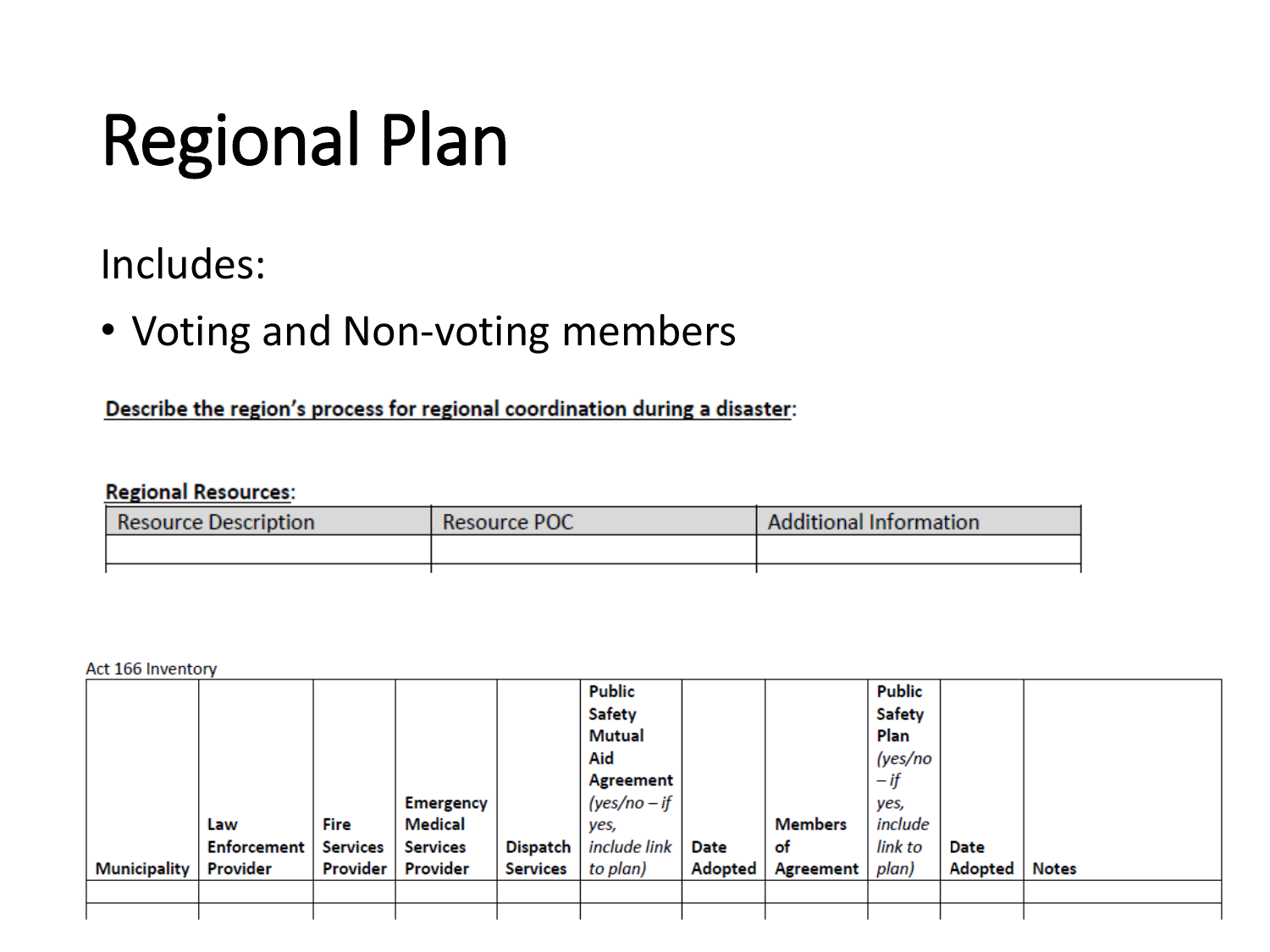# **Next Meeting**

Set first meeting (will meet Quarterly)- late October?

• (To meet Nov 1 plan submission deadline)

From online survey:

| <b>Mornings</b> | Mid-Day/Lunch Afternoons |               | <b>Evenings</b> |
|-----------------|--------------------------|---------------|-----------------|
| Wednesday (2)   | Wednesday (4)            | Wednesday (4) | Thursdays (4)   |
| Monday (1)      | Tuesday (2)              | Tuesday (3)   | Wednesday (4)   |
|                 | Monday (1)               | Monday (1)    | Tuesday (4)     |
|                 |                          |               | Monday (2)      |
|                 |                          |               | Friday (1)      |

Proposed Quarterly meeting schedule:

### **November- February- May - August**

(with Exec committee and RPC rep meeting the month prior)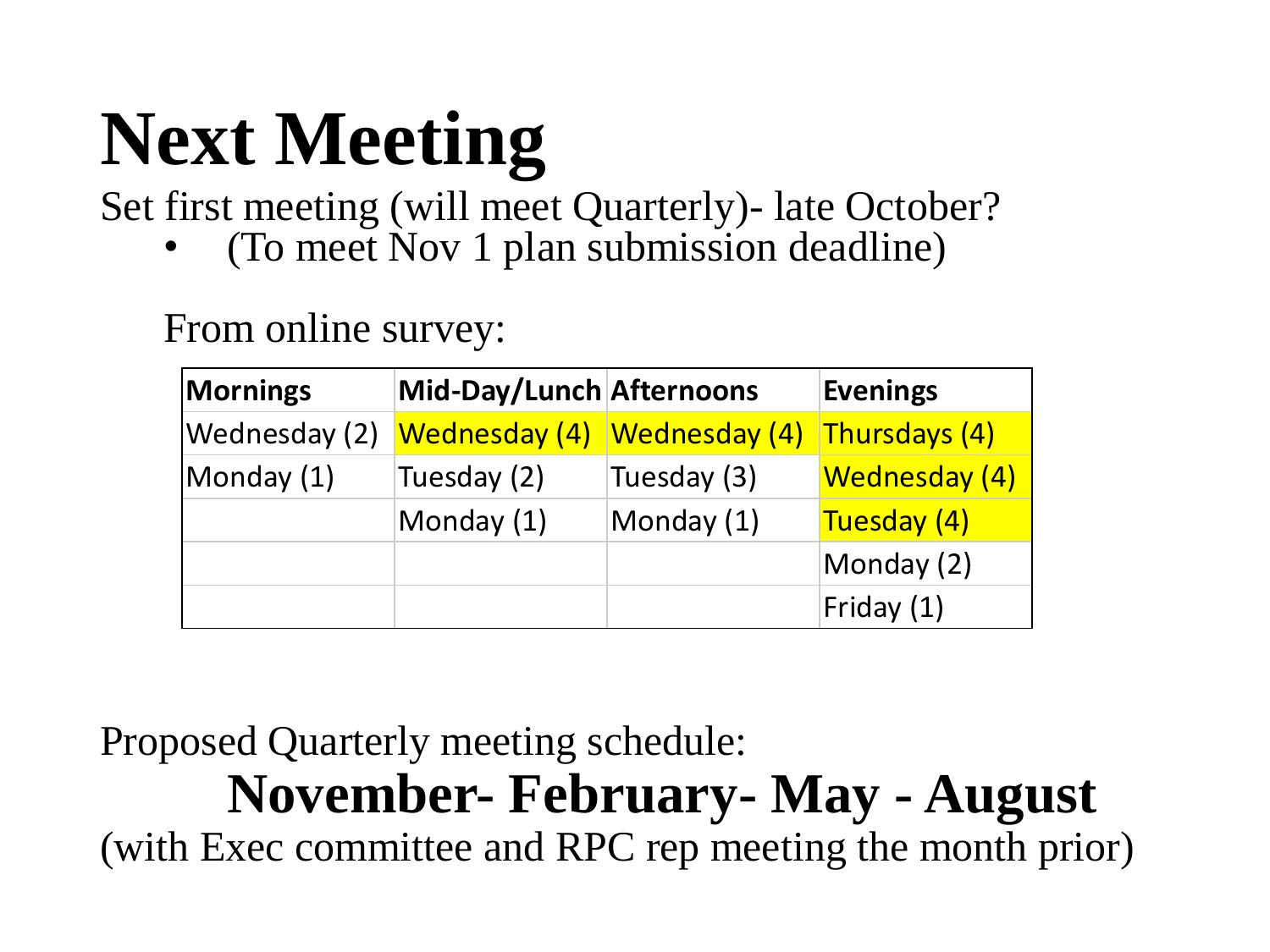## **Next Meeting**

• Critical Infrastructure presentation from VEM?

"VEM has a presentation they can deliver which would provide a general overview of critical infrastructure (CI), an overview of threats/hazards associated with CI, and an overview of CI within Addison County."

• Food!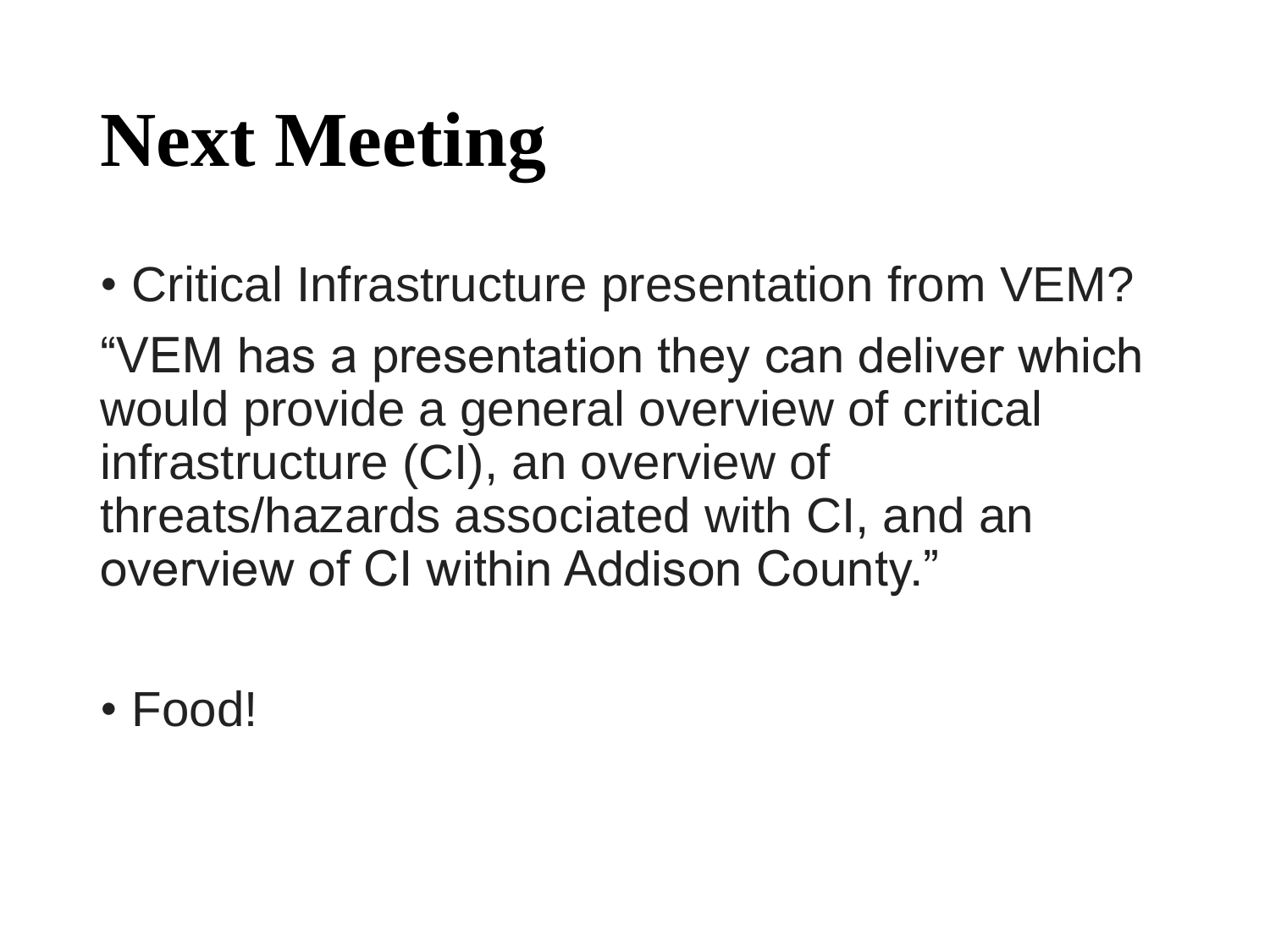# **Topics of Interest**

(from EMD survey)

- Updating and exercising Emergency Plans for all hazards<sup>®</sup>
- Using VT-Alert for notifications,
- Funding emergency preparedness and resilience measures,
- Extreme Weather events- preparation and response,
- Identifying and Assisting Vulnerable Populations,
- Emergency Shelters
- Mutual Aid agreements between municipalities,
- Communicating with residents via (social) media
- Recruiting or training an additional or deputy EMC for your municipality
- Railroad/Amtrak Safety,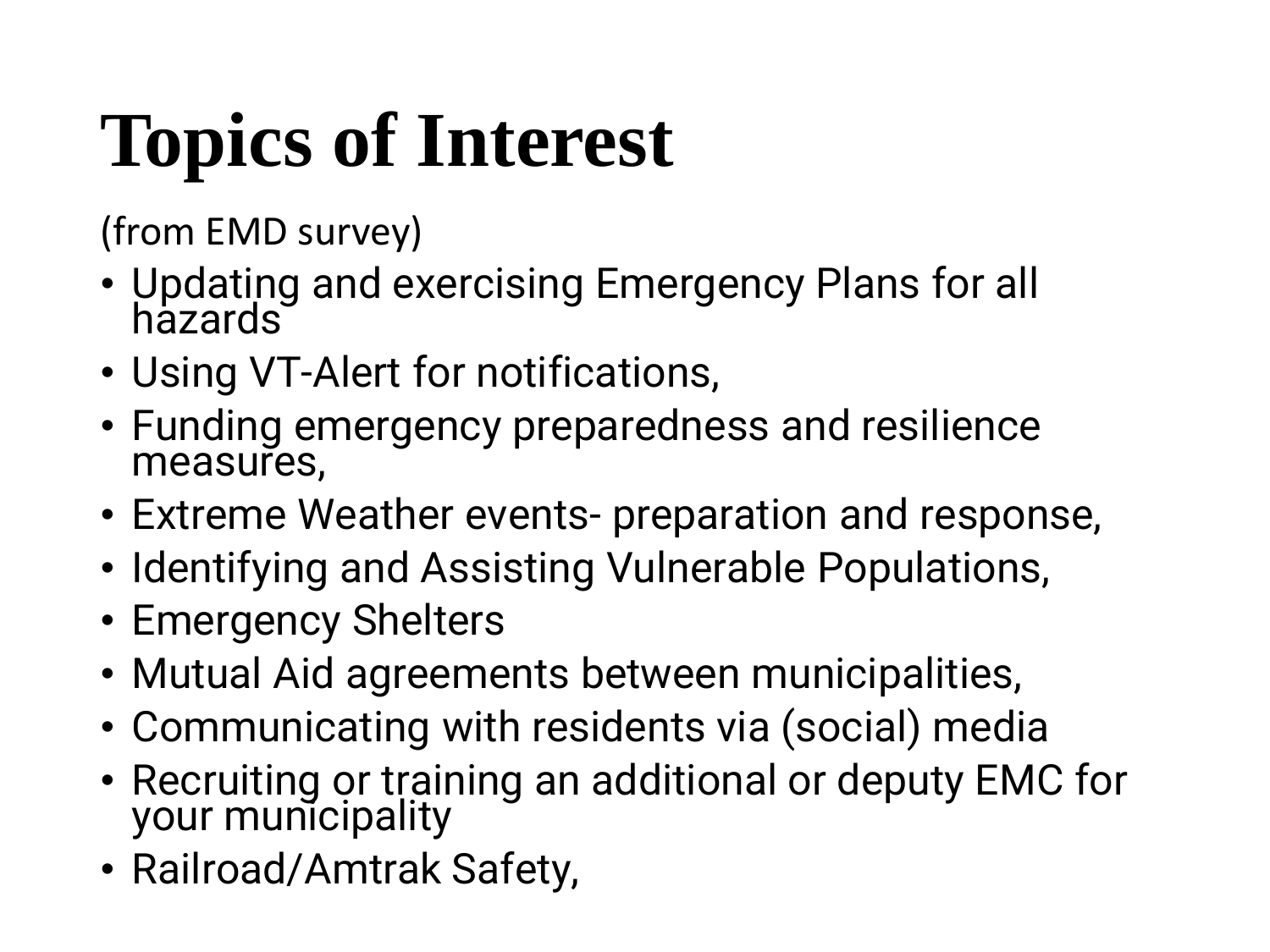### Current Hazard Mitigation Funding Availability -A LOT!!!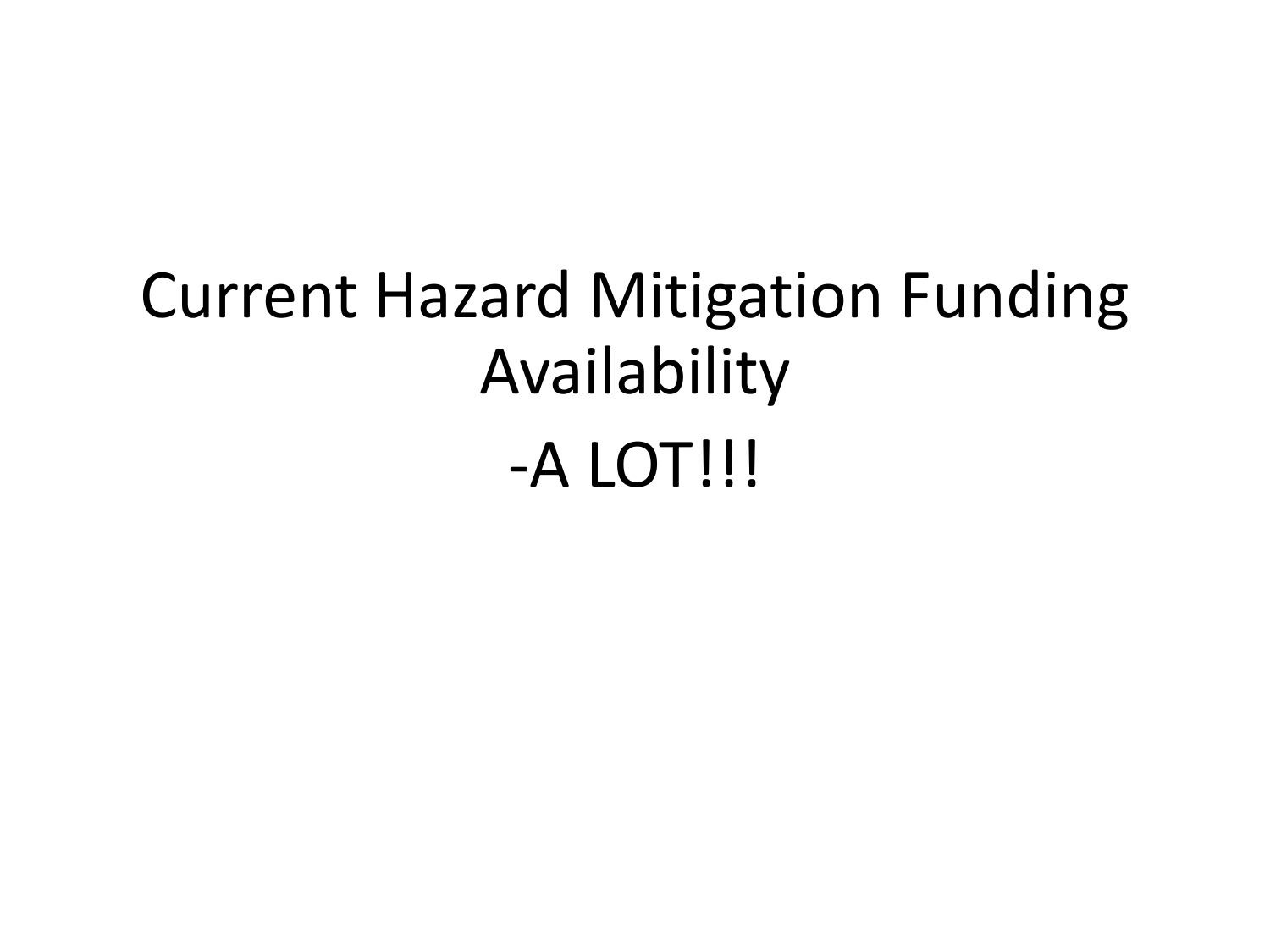## **Flood Resilient Communities Fund (FRCF)**

- established by the Vermont Legislature under Act 74 with the intent of improving landscape and community resilience and reducing the future public safety and water quality impacts of flood hazards in Vermont, focusing on buyouts of floodvulnerable properties.
- This program will prioritize projects that are not eligible for FEMA funding. Available funding is **\$4.6 million** in fiscal year 2022.
- **Round one** of applications will be due **October 29, 2021** and round two **January 31, 2022.**
- **NOTE:** 100% funding will be available for buyout projects with no match requirement.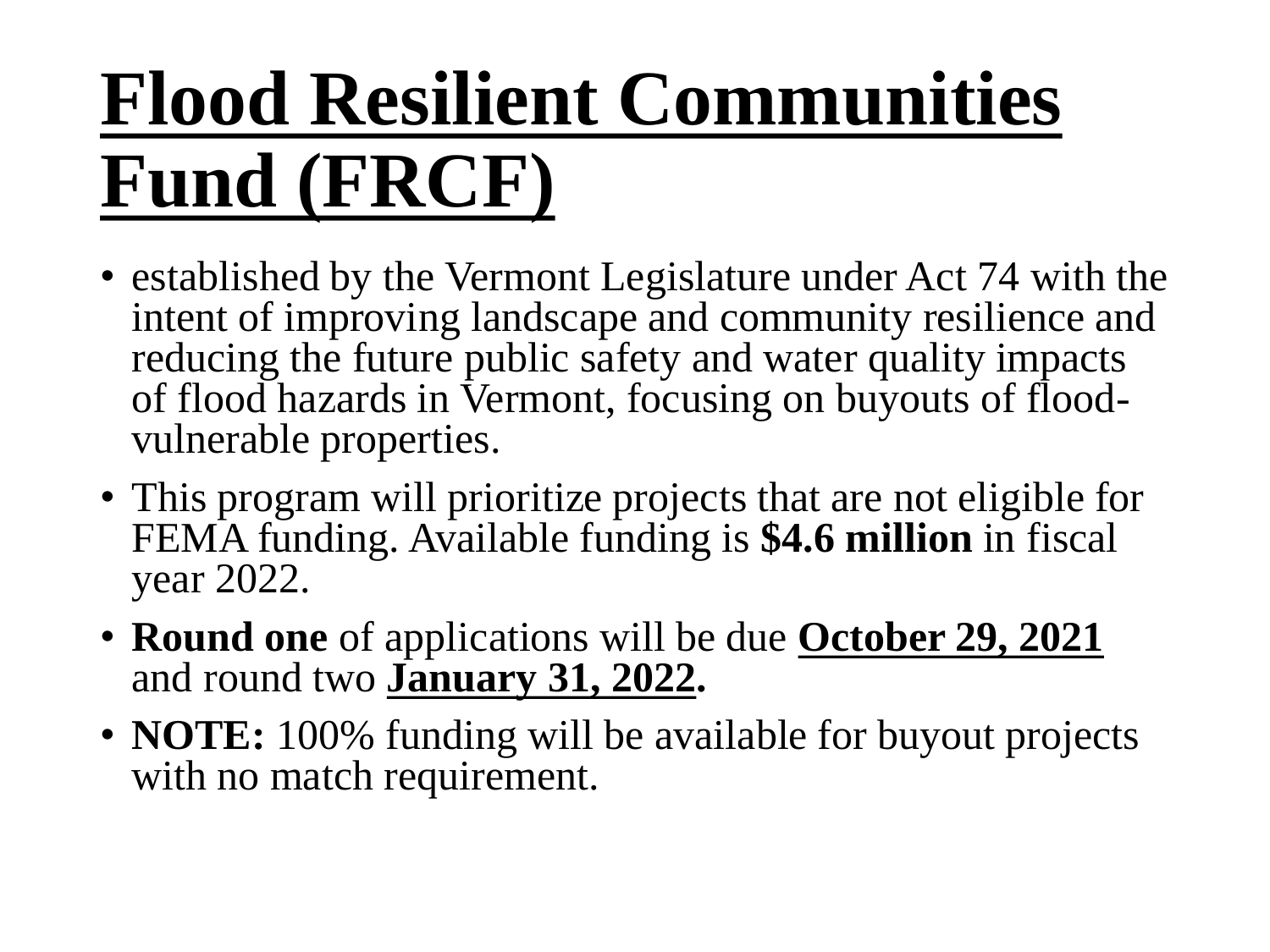### **Building Resilient Infrastructure and Committees (BRIC)**

- grant program to states and local communities for mitigation activities.
- The funding available **is \$1,000,000** for federal share setaside for Vermont with up to **\$500,000 available for planning activities**.
- Funding can be used for **Project Scoping** to project implementation.
- Up to **\$50 million** is available per sub-application **for nationally competitive mitigation projects**.
- The application period **opens September 30, 2021** with a state deadline of **Friday, December 17, 2021.**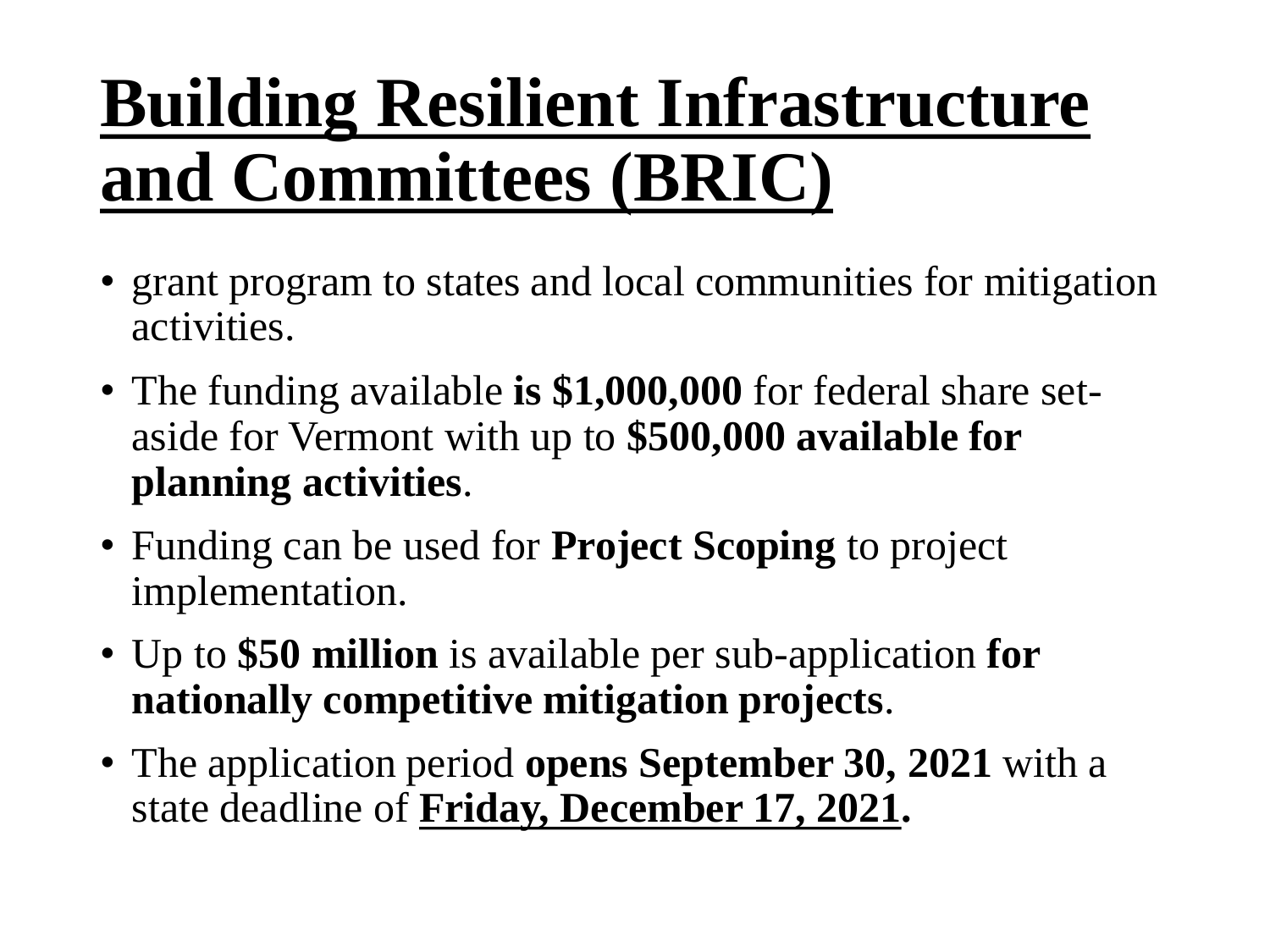## **Flood Mitigation Assistance (FMA)**

- grant program funds states, local communities, tribes, and territories to reduce or eliminate the risk of repetitive flood damage to buildings and structures insured under the National Flood Insurance Program (NFIP).
- Up to **\$900,000** is available per State for **Project Scoping** to develop community flood mitigation projects that reduce future NFIP flood claims.
- Up to **\$70 million** can be applied for per sub-applicant for **Community Flood Mitigation Projects** to address community flood risk to reduce future NFIP flood claims.
- The application period **opens September 30, 2021** with a state deadline of **Friday, December 17, 2021.**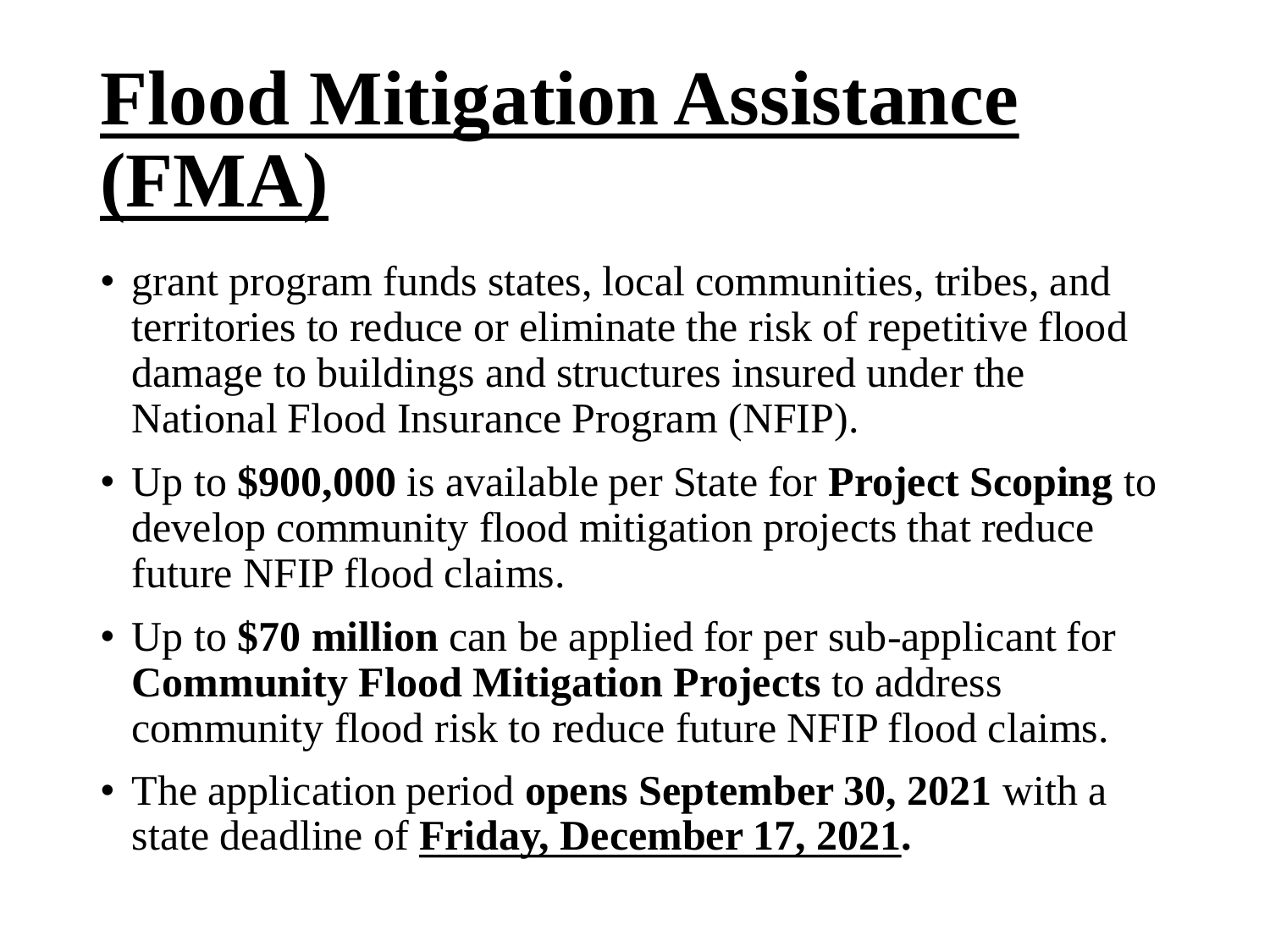## **Hazard Mitigation Grant Program (HMGP)**

- funding is opening for the major disaster declared for the COVID-19 pandemic.
- President Biden has authorized FEMA to provide the State of Vermont funding through the Hazard Mitigation Grant Program (HMGP) with a contribution of **\$13.4 million**.
- Applications will be accepted on a rolling basis with a likely deadline in the **summer of 2022**, more information coming soon.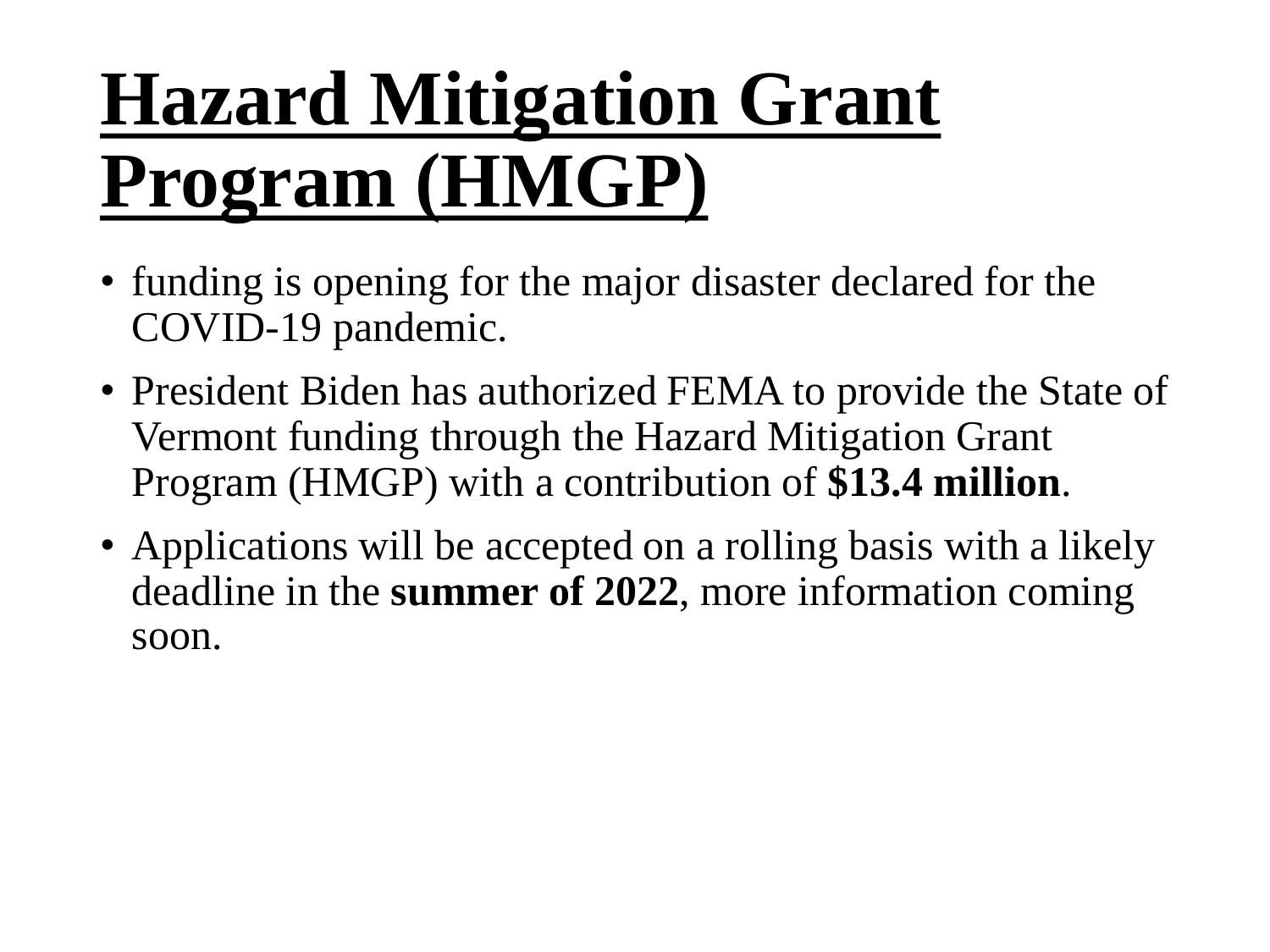## For funding assistance or info

• For help developing projects, contact Andrew L'Roe ([alroe@acrpc.org\)](mailto:alroe@acrpc.org)

• To find out more, visit: [vem.vermont.gov/funding/mitigation.](https://vem.vermont.gov/funding/mitigation)

• Questions can be directed to: Stephanie A. Smith, State Hazard Mitigation Officer, Vermont Emergency Management, [DPS.HazardMitigation@vermont.gov](mailto:DPS.HazardMitigation@vermont.gov)